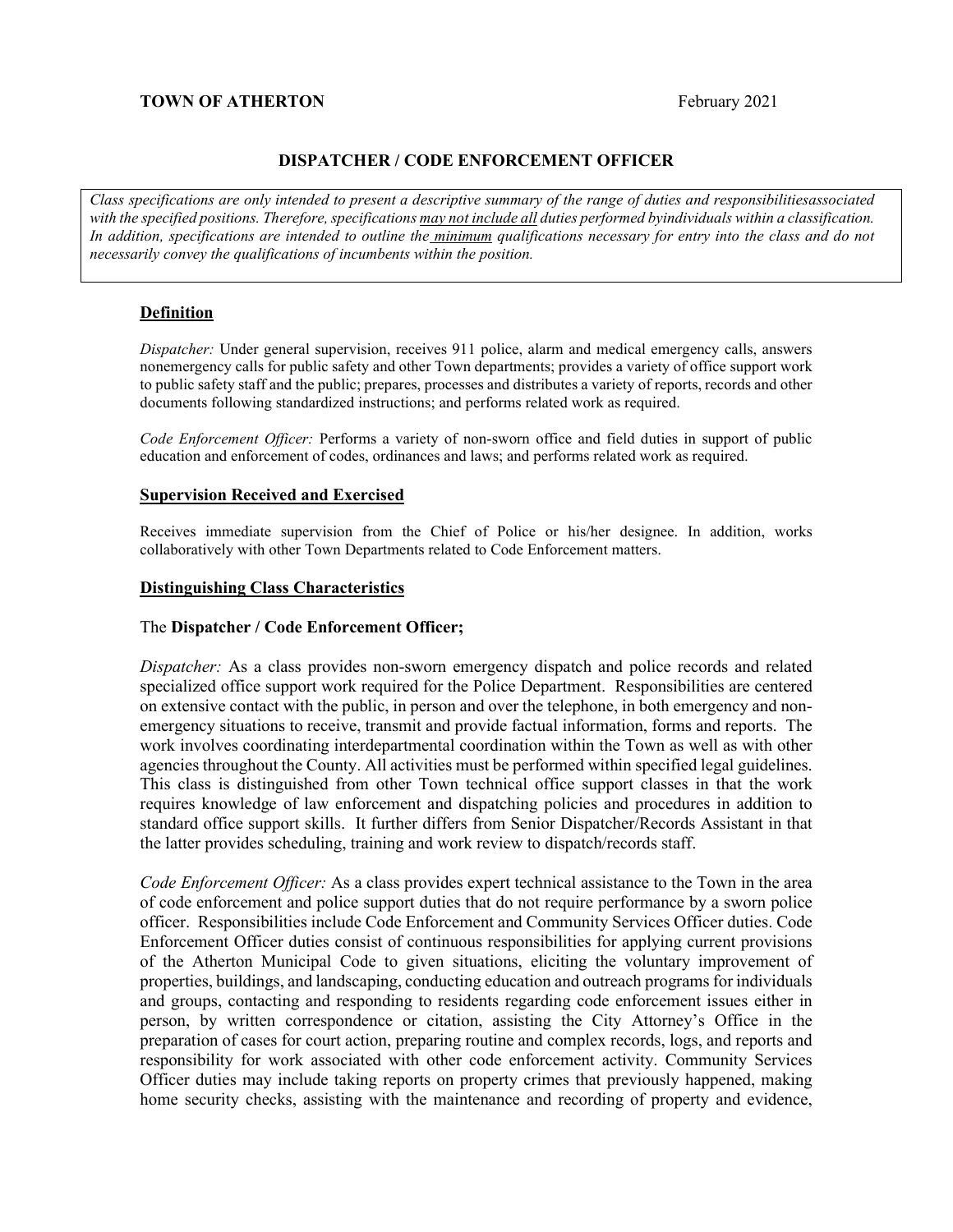Dispatcher / Code Enforcement Officer - JD Page 2 of 5

crime prevention, school and court liaison, crime statistics preparation, coordination of vehicle maintenance and various responsible officer support duties. These responsibilities are intended to provide a familiarity with law enforcement functions, activities and procedures, but the class is not necessarily intended to be a training class for a sworn classification.

# **Examples of Duties and Essential Functions** *(Illustrative Only)*

*Management reserves the right to add, modify, change, or rescind the work assignments of different positions and to make reasonable accommodations so that qualified employees can perform the essential functions of the job.*

# *Dispatcher:*

- Receives and evaluates 911 police, alarm and medical emergency calls and related business calls for the Town during specified hours; dispatches appropriate public safety staff; provides information and/or transfers calls to the appropriate department, agency or response organization.
- Logs call data in a written or automated format; monitors calls after initial dispatch to provide additional coordination, support or information.
- Accesses federal, state and local law enforcement information data bases to obtain information regarding outstanding warrants, criminal history, records information and vehicle data, relays such information to sworn staff.
- Provides initial non-emergency contact with the public and representatives of other agencies for the requesting of police records or for fire or related services at a public counter or over the telephone; determines the nature of the contact; provides factual information regarding services, policies and procedures, or directs the caller to the proper individual or agency.
- Following specific legal guidelines, prepares and distributes copies of police and other reports to individuals and agencies requesting such reports; explains requirements and limitations and collects alarm fees, prepares receipts and balances fees for services.
- Assists in the preparation and processing of a variety of warrants, reports and records, using a word processor and/or typewriter and following established formats.
- Distributes reports and records to the proper individual or agency, such as the District Attorney, Town Attorney, Probation Department, Sheriff's Office or court, following established procedures.
- Maintains accurate departmental records and files; researches and compiles information from such files;

# *Code Enforcement:*

- Investigate allegations of violations of municipal code provisions which include, but are not limited to signs, parking, building and construction, right-of-way, refuse bins, zoning, nuisance and other property-related regulations concerned with assuring the health and safety of property.
- Contact responsible individuals in person and in writing and perform follow-up investigations to see that remedial action is taken.
- Coordinate and assist in sections and dispositions of cases with public works, building, planning, park and recreation, city attorney, police, and any other departments or agencies necessary.
- Develop and implement effective public education strategies concerning codes and ordinance; assist in carrying out those strategies.
- Make presentations to community group, neighborhoods, schools, council and committees.
- Prepare and update routine and complex records, logs and reports.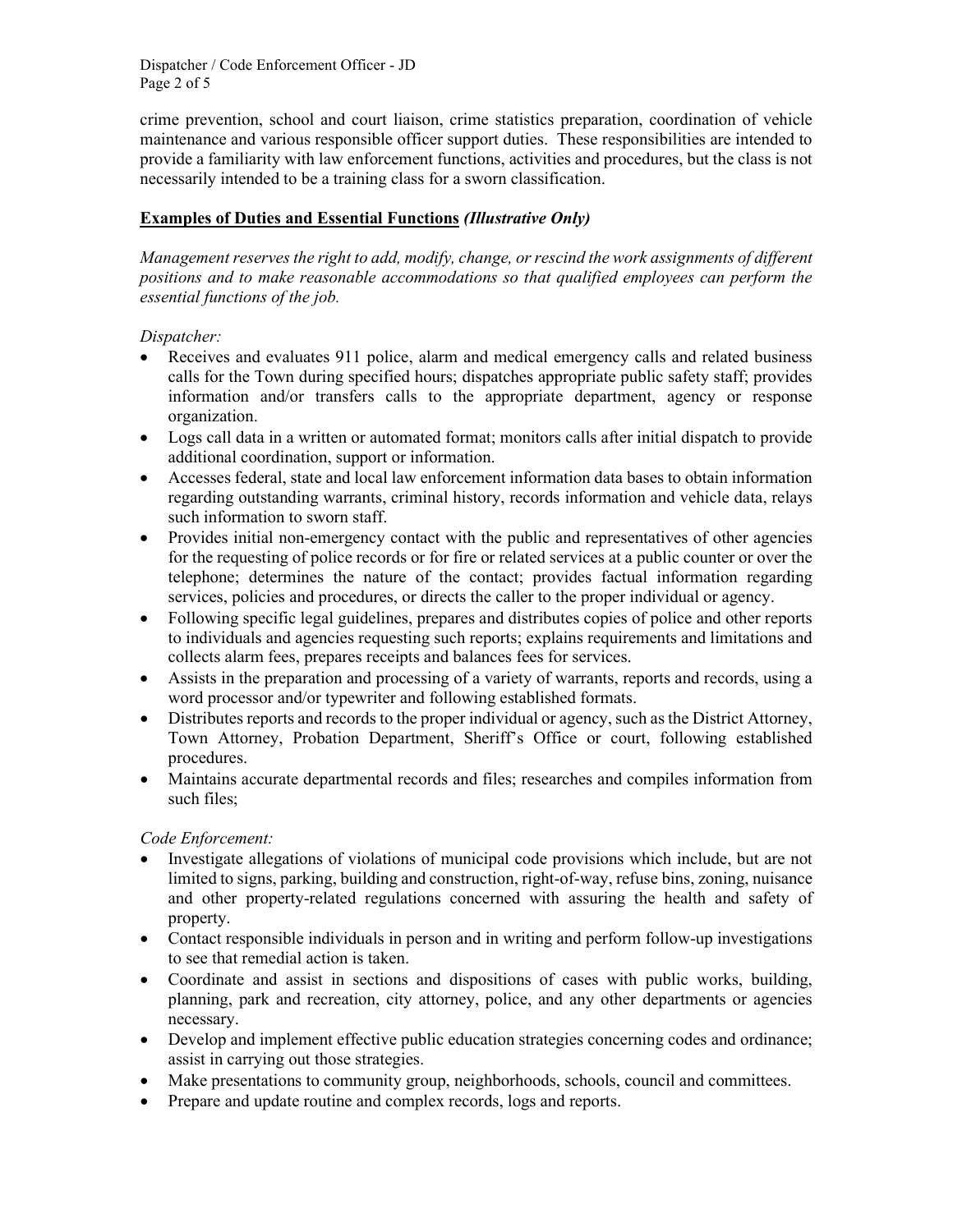Dispatcher / Code Enforcement Officer - JD Page 3 of 5

• Other duties as assigned.

*Community Services Officer:*

- May assist with duties related to the County Superior Court and/or the District Attorney's Office up to and including filing of criminal reports and citations, processing of warrants and subpoenas, and maintaining status and disposition records. Duties may require coordination with allied agencies.
- Responsible for all operations surrounding fleet services including, but not limited to maintenance, record-keeping, transport for services, cleaning, and coordination with DMV for proper registration etc.
- Assists in maintaining all property and evidence, following laws and procedures; ensures that the chain of evidence is maintained and that property and evidence is secured and disposed of in a proper manner.
- Follows up on residential alarm calls; advises citizens regarding home security; may take information from the public regarding thefts, accidents, lost and found property and other incidents that do not require the presence of a law enforcement officer at the scene;
- Prepares and processes a variety of reports and records, using various computer databases and processing programs by following established formats; distributes to the proper individual or agency, such as the District Attorney, Town Attorney, Probation Department, Sheriff's Office or court; files reports and maintains automated or manual logs of departmental actions.
- May process warrants and subpoenas, confirming information provided; distributes them to sworn personnel; maintains status and disposition records and notifies appropriate agencies as required.
- Other duties as assigned.

# **Qualifications**

# **Knowledge of:**

*Dispatcher:*

- Terminology and procedures used in public safety dispatching.
- Operation of communications equipment, including multiple telephone lines and radio systems.
- Law enforcement document processing policies and procedures.
- Standard office practices and procedures, including filing and the operation of standard office equipment.
- Applicable regulations, policies and statutes.
- Business arithmetic.
- Correct English usage, including spelling, grammar and punctuation.
- Computer applications related to the work.
- Record keeping and filing principles and practices.
- Techniques for dealing with and solving the problems presented by a variety of individuals from various socio-economic, cultural and ethnic backgrounds, in person and over the telephone.

# *Code Enforcement Officer:*

- Municipal Code enforcement methods related to existing properties, techniques of property inspection, building tools and equipment; methods of construction
- Principals of code enforcement, zoning, land use and other municipal permitting and enforcement processes
- Principles and practices of investigation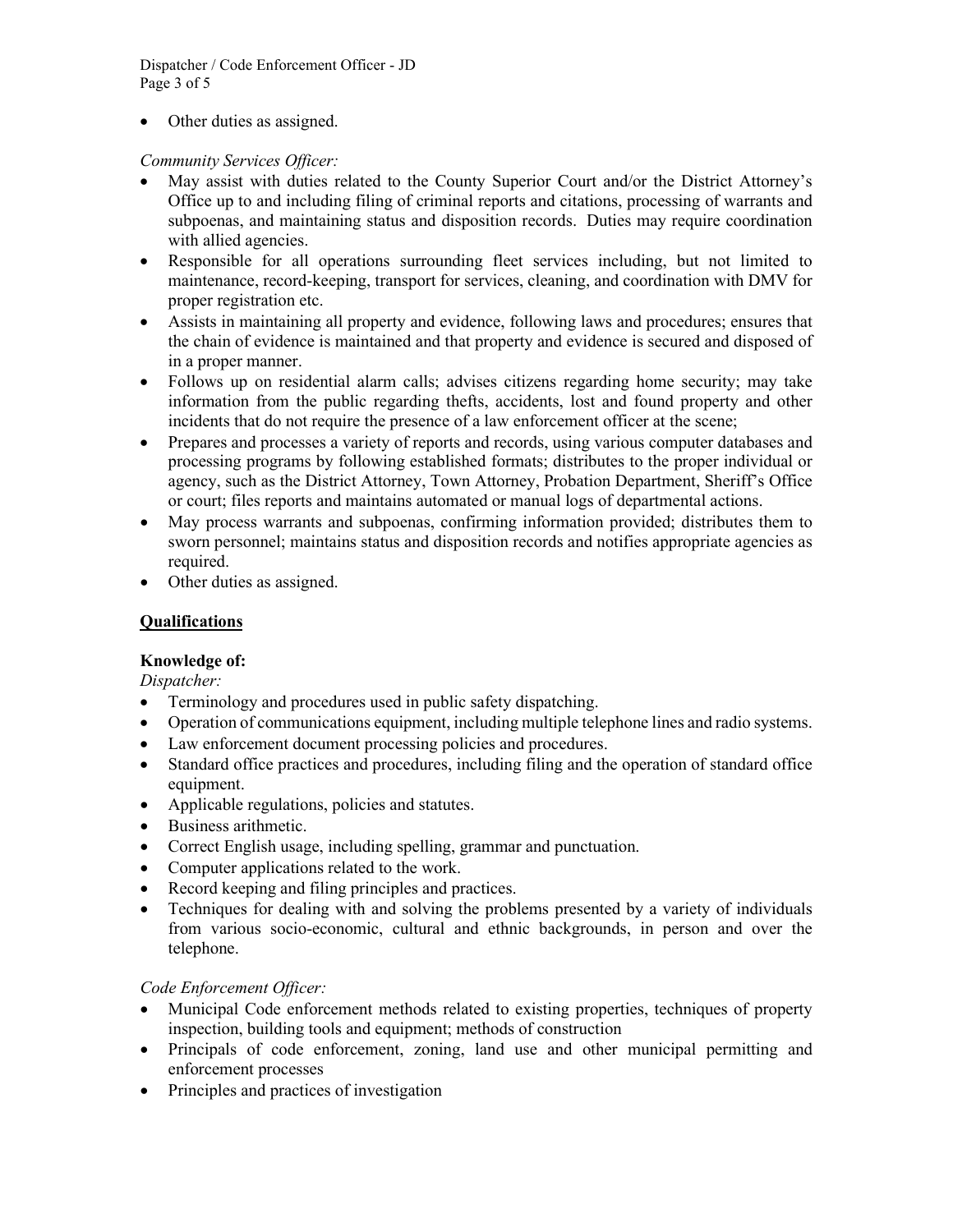Dispatcher / Code Enforcement Officer - JD Page 4 of 5

- Elements of effective public education and community relations
- Basic computer software programs such as Microsoft word
- Basic functions, principles and practices of law enforcement agencies.
- Applicable regulations, policies and statutes.
- Business letter writing and the standard format for correspondence and reports.
- Business arithmetic.
- Correct English usage, including spelling, grammar and punctuation.
- Standard office practices and procedures, including records management and the operation of standard office equipment.

## **Skill and Ability in:**

*Dispatcher:*

- Assessing and prioritizing emergency situations while remaining calm and using sound, independent judgment.
- Memorizing codes, names, street locations and other information.
- Attending to multiple activities simultaneously.
- Obtaining necessary information from individuals in stressful or emergency situations.
- Performing detailed and responsible office support work.
- Applying and explaining policies, procedures and regulations.
- Compiling and summarizing information to prepare clear and accurate reports.
- Maintaining accurate records and files.
- Understanding and following oral and written directions.
- Establishing and maintaining effective working relationships with those contacted in the course of the work.
- Typing or word processing at a rate of 40 net words per minute.

### *Code Enforcement Officer:*

- Represent Town in a positive manner
- Establish, maintain and foster cooperative working relations with others from diverse backgrounds, including elected officials, co-workers, and the public effectively and with courtesy, in person, via e-mail and over the phone.
- Communicate effectively, both orally and in writing, by using proper English grammar, spelling and punctuation
- Learn and apply town codes, ordinances, laws and regulations pertaining to nuisance, property issues, zoning etc. with impartiality and efficiency
- Learn what evidence is necessary to present a case in a hearing or for court
- Understand legal descriptions and boundary maps of real property
- Work efficiently with other town departments

### **Education and Experience:**

Any combination of education and experience that has provided the knowledge, skills, and abilities would be qualifying for a **Dispatcher / Code Enforcement Officer.** A typical way of obtaining the required qualifications are as follows;

- Equivalent to graduation from high school and two years of any combination of dispatching, general office support, or secretarial experience, preferably in a law enforcement setting.
- Equivalent of a high school diploma and an Associate of Arts degree from an accredited college